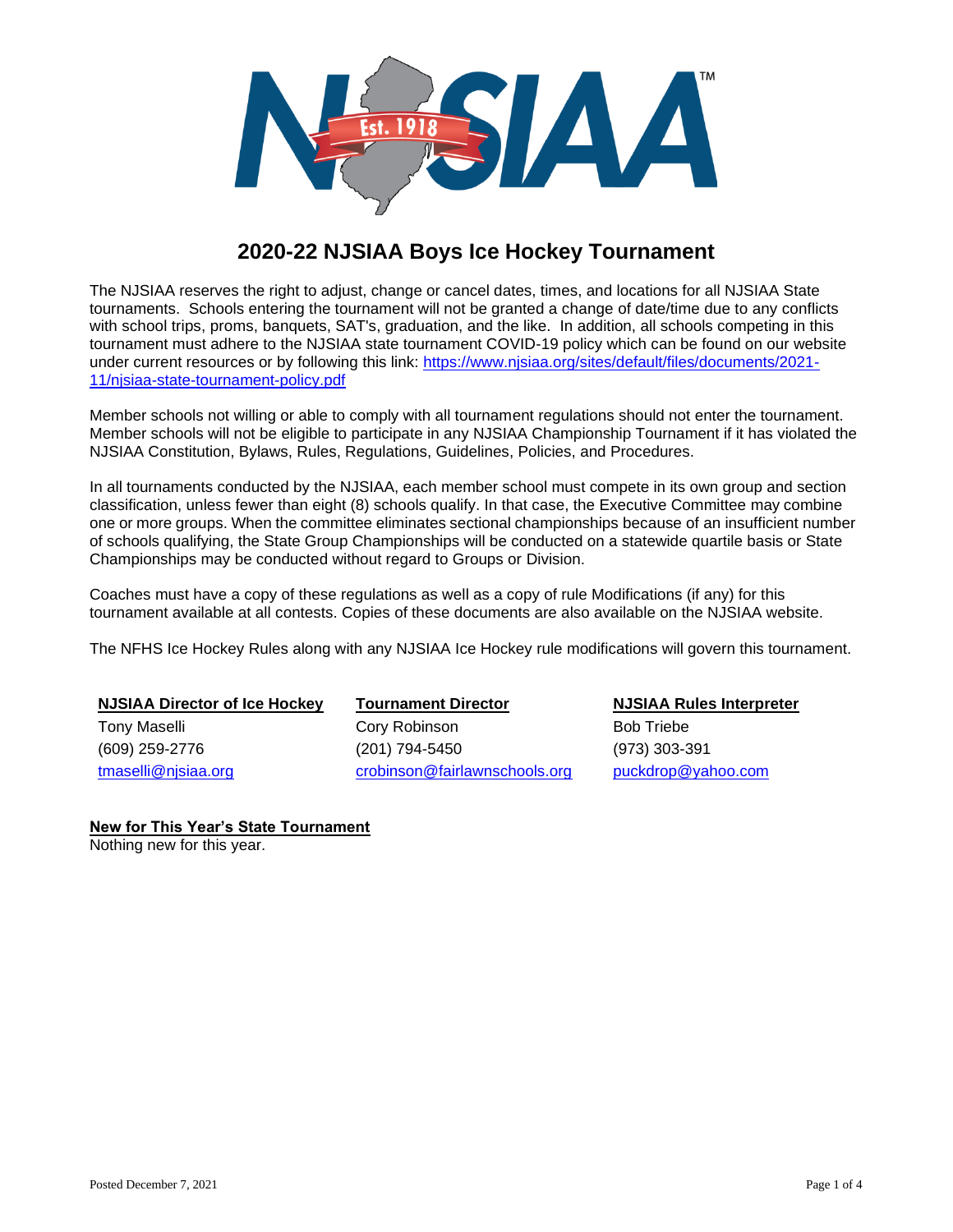#### **Ice Hockey Tournament Dates**

| Event                                       | <b>Dates</b>                   |                          |
|---------------------------------------------|--------------------------------|--------------------------|
| Intent Form Period:                         | February 1 - February 10, 2022 |                          |
| Cutoff:                                     | February 13, 2022              |                          |
| Entry Info Due (by 12:00pm):                | February 14, 2022              |                          |
| <b>Officials Conflict of Interest Form:</b> | February 14, 2022              |                          |
| <b>Tournament Seeding:</b>                  | February 15, 2022              |                          |
|                                             |                                |                          |
|                                             |                                |                          |
| <b>State Tournament</b>                     | <b>Dates</b>                   | Location                 |
| Round 1 By:                                 | February 22, 2022              | <b>Higher Seed</b>       |
| Round 2 By:                                 | February 25, 2022              | <b>Higher Seed</b>       |
| Round 3 By:                                 | February 28, 2022              | <b>Higher Seed</b>       |
| State Non-Public Semifinals:                | March 2, 2022                  | Codey Arena              |
| State Group A Semifinals:                   | March 2, 2022                  | Mennen Arena             |
| State Group C Semifinals:                   | March 3, 2022                  | Codey Arena              |
| State Group B Semifinals:                   | March 3, 2022                  | Mennen Arena             |
| State Finals: (All Groups):                 | March 7, 2022                  | <b>Prudential Center</b> |

#### **To qualify for the Tournament**

- 1. Teams must be competing on a varsity interscholastic basis and sixty percent (60%) of the games played on or before the cutoff date must be against New Jersey schools.
- 2. All NJSIAA member schools shall be eligible for the tournament provided they have played a minimum of ten (10) interscholastic games.
- 3. All NJSIAA member schools shall be eligible for the tournament provided they have at least a .500 winning percentage by the cutoff date listed. Any schools below .500 winning percentage but within 4 games of .500 at the cutoff may apply to the NJSIAA Ice Hockey Committee for inclusion in the tournament.
- 4. All Gordon Division members of the NJIHL gain automatic eligibility regardless of winning percentage.
- 5. There will be up to three (3) at large bids available for each public division and two (2) at large bids available for the non-public division.
- 6. Games completed after the cutoff date will not count regardless of the reason.
- 7. Ties will not count to determine the winning percentage.
- 8. Any player with two (2) or more disqualifications in the current season, before the start of the tournament, will be unable to compete in the state tournament.
- 9. Any varsity team accumulating three (3) or more player or coach disqualifications before the start of the tournament will not be permitted to participate in the state tournament. Seeded teams will forfeit their right to compete if a disqualification limit is reached before the start of the tournament for the team.

# **Entry Procedure**

- 1. All varsity schedules & rosters must be entered in njschoolsports.com by the start of the season. Rosters must be checked and updated if necessary, by the start of the tournament. We cannot guarantee any roster changes made after the start of the tournament will make it into the tournament program.
- 2. All varsity scores must be reported to [www.njschoolsports.com](http://www.njschoolsports.com/) as soon as possible after each contest. If you encounter problems, please contact [hssupport@njadvancemedia.com.](mailto:hssupport@njadvancemedia.com)
- 3. The intent to enter form must be completed online during the intent form period listed above.
- 4. The Officials Conflict of Interest form must be completed by the date listed above.

#### **Entry Fee**

- \$90.00 per team, Payable to the NJSIAA (Please note Ice Hockey Tournament).
- Forward all entry fees to the NJSIAA, 1161 Route 130 North, Robbinsville, NJ 08691
- DO NOT use certified mail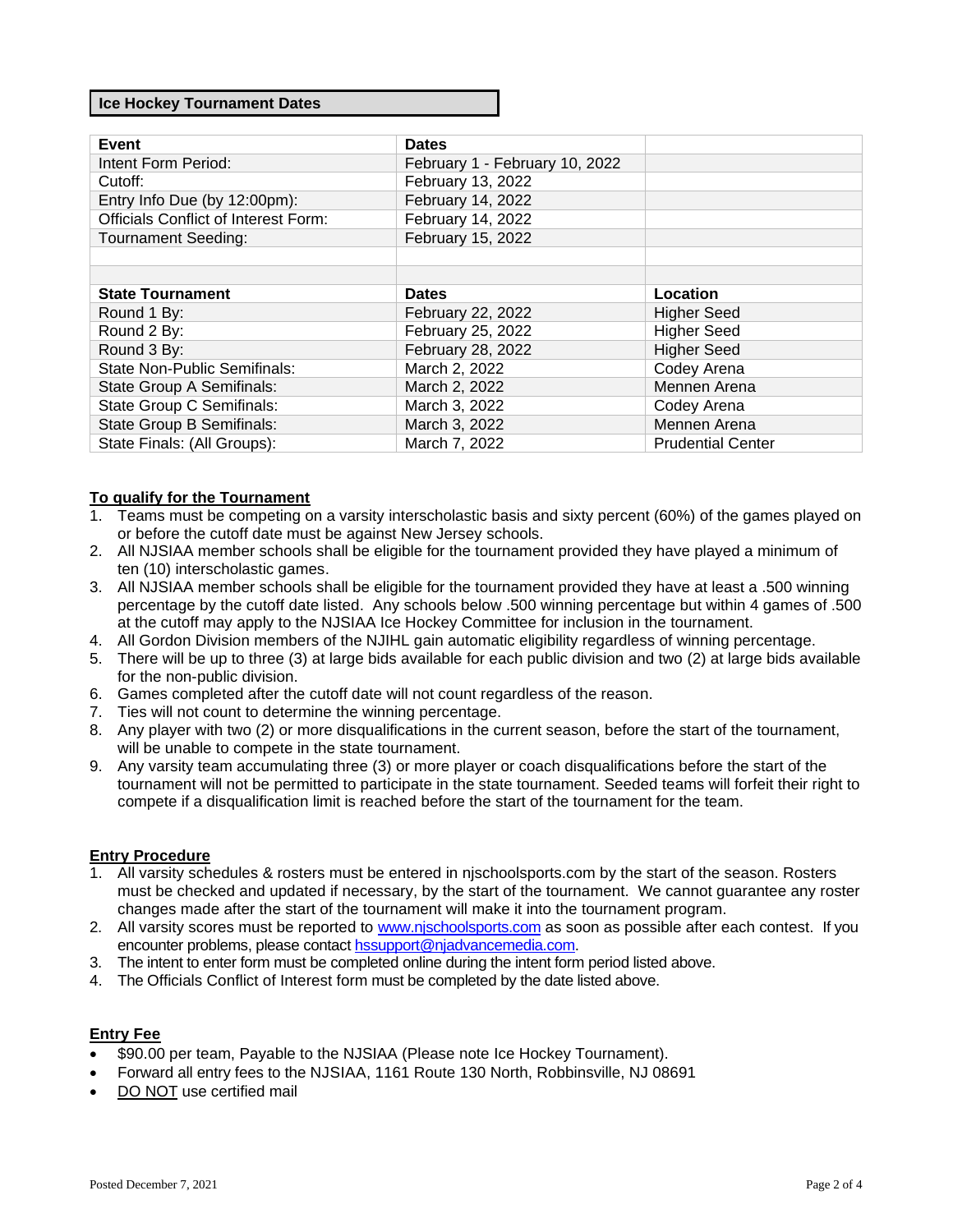# **Tournament Seeding**

- 1. The qualifying schools in each group and each section will be seeded by the ice hockey seeding committee.
- 2. The tournament will be divided into four (4) divisions, Public A, Public B, Public C, and Non-Public.
- **3. The media may post brackets following the completion of the seeding contesting, however, seedings and brackets do not become official until 12:00pm on the day after seeding.**

#### **Tournament Rules & Information**

- 1. Teams my schedule tournament games any time before the "Play By" date.
- 2. Coaches are responsible for the conduct of their bench.
- 3. A student to be eligible for the state tournament must have played in at least 50% of the school's games scheduled up to and including the cutoff date while they are properly enrolled and eligible. If there is an odd number remaining, then the swimmer must compete in the greater number.
- 4. Schools receiving a bye may not force their opponent to play on consecutive days.
- 5. The tournament director and the NJSIAA must be notified by the home school immediately should any problems arise in setting a date.
- 6. Sites for the first three (3) rounds will be at the higher-seeded school's arena and they must obtain ice time for these games. Should the higher seeded team be unable to secure ice time at their home arena, the visiting team will become the home team and assume all corresponding responsibilities.
- 7. Sites for all games starting with the state semifinals will be arranged by the NJSIAA.

## **Awards**

A team trophy, twenty-five (25) team certificates, and one (1) school certificate will be awarded to the State Champion in each group.

## **Assignor**

The higher seeded school is responsible for contacting their local assignor to obtain officials for tournament rounds one (1), two (2), and three (3). The NJSIAA will assign all rounds after round three (3) of the tournament.

## **Officials Fees**

Rounds 1, 2 & 3

- High seeded school will get the officials
- Two (2) officials will be assigned to each game by the local assignor.
- Higher seeded school will pay both officials at the area agreed-upon rate.

State Semis-Finals

- NJSIAA will assign and pay for the 3 officials.
- 1 Referee @ \$95
- 2 Linesman @ \$95 each.

State Finals

- NJSIAA will assign and pay for the 3 officials.
- 1 Referee @ \$100
- 2 Linesman @ \$100 each.